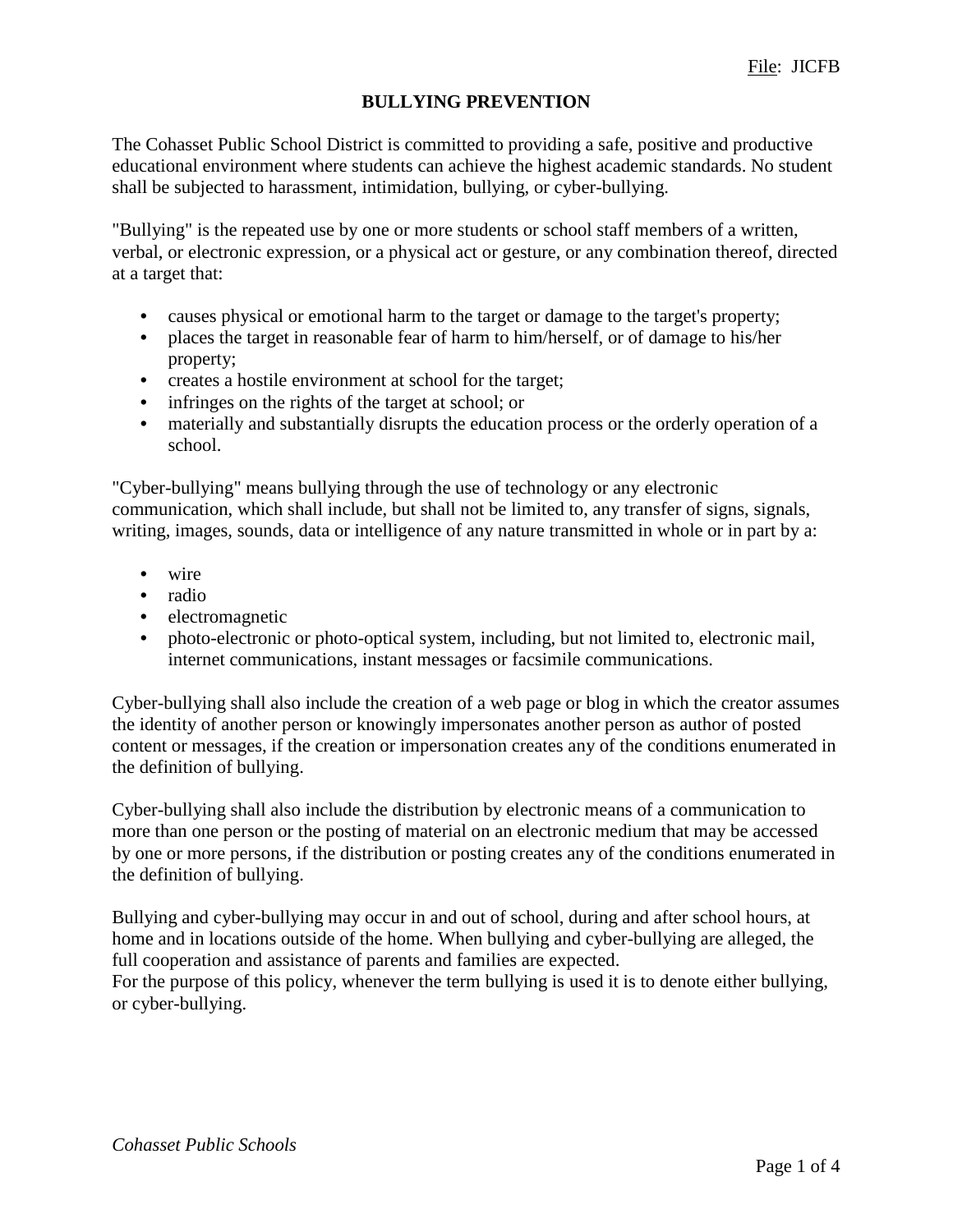Bullying is prohibited:

- On school grounds;
- On property immediately adjacent to school grounds;
- At school-sponsored or school-related activities;
- At functions or programs whether on or off school grounds
- At school bus stops;
- On school buses or other vehicles owned, leased or used by the school district; or,
- Through the use of technology or an electronic device owned, leased or used by the school district;

Bullying and cyber-bullying are prohibited at a location, activity, function or program that is not school-related or through the use of technology or an electronic device that is not owned, leased or used by the school district if the act or acts in question:

- create a hostile environment at school for the target;
- infringe on the rights of the target at school; and/or
- materially and substantially disrupt the education process or the orderly operation of a school.

# **Prevention and Intervention Plan**

The Superintendent and/or his/her designee shall oversee the development of a prevention and intervention plan, in consultation with all district stakeholders, which may include teachers, school staff, professional support personnel, school volunteers, administrators, community representatives, local law enforcement agencies, students, parents and guardians, consistent with the requirements of this policy, as well as state and federal laws. The bullying prevention and intervention plan shall be reviewed and updated at least biennially.

The Principal is responsible for the implementation and oversight of the bullying prevention and implementation plan within his or her school.

# **Reporting**

Students, who believe that they are a target of bullying, observe an act of bullying, or who have reasonable grounds to believe that these behaviors are taking place, are obligated to report incidents to a member of the school staff. The target shall, however, not be subject to discipline for failing to report bullying.

Each school shall have a means for anonymous reporting by students of incidents of bullying. No formal disciplinary action shall be taken solely on the basis of an anonymous report.

Any student who knowingly makes a false accusation of bullying shall be subject to disciplinary action.

Parents or guardians, or members of the community, are encouraged to report an incident of bullying as soon as possible.

A member of a school staff shall immediately report any instance of bullying the staff member has witnessed or become aware of to the school principal or their designee.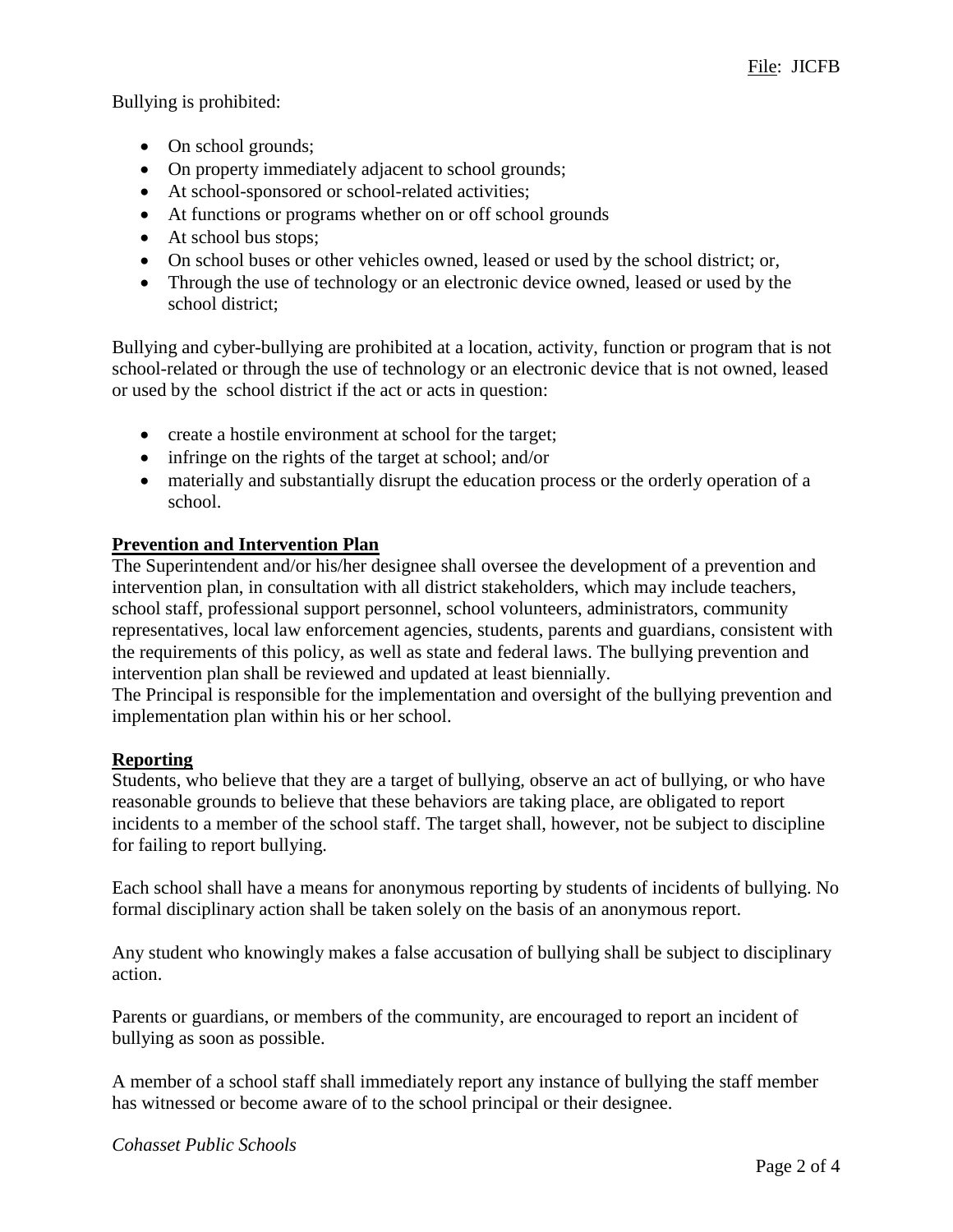### **Investigation Procedures**

The Principal or their designee, upon receipt of a viable report, shall promptly contact the parents or guardians of a student who has been the alleged target or alleged perpetrator of bullying. The actions being taken to prevent further acts of bullying shall be discussed.

The school Principal or a designee shall promptly investigate the report of bullying, using a Bullying/Cyber-bullying Report Form which may include interviewing the alleged target, alleged perpetrator, staff members, students and/or witnesses.

Support staff shall assess an alleged target's needs for protection and create and implement a safety plan that shall restore a sense of safety for that student.

Confidentiality shall be used to protect a person who reports bullying, provides information during an investigation of bullying, or is witness to or has reliable information about an act of bullying.

If the school Principal or a designee determines that bullying has occurred he/she shall take appropriate disciplinary action and if it is believed that criminal charges may be pursued against the perpetrator, the principal shall consult with the school's resource officer and the Superintendent to determine if criminal charges are warranted. If it is determined that criminal charges are warranted, the local law enforcement agency shall be notified.

The investigation shall be completed within fourteen school days from the date of the report. The parents or guardians shall be contacted upon completion of the investigation and informed of the results, including whether the allegations were found to be factual, whether a violation of this policy was found, and whether disciplinary action has or shall be taken. At a minimum the Principal or his/her designee shall contact the parents or guardians as to the status of the investigation on a weekly basis.

Disciplinary actions for students who have committed an act of bullying or retaliation shall be in accordance with district disciplinary policies.

Each school shall document any incident of bullying that is reported per this policy and a file shall be maintained by the Principal or designee. A monthly report shall be provided to the Superintendent.

Confidentiality shall be maintained to the extent consistent with the school's obligations under law.

#### **Retaliation**

Retaliation against a person who reports bullying, provides information during an investigation of bullying, or witnesses or has reliable information about bullying, shall be prohibited.

#### **Target Assistance**

The school district shall provide counseling or referral to appropriate services, including guidance, academic intervention, and protection to students, both targets and perpetrators, affected by bullying, as necessary.